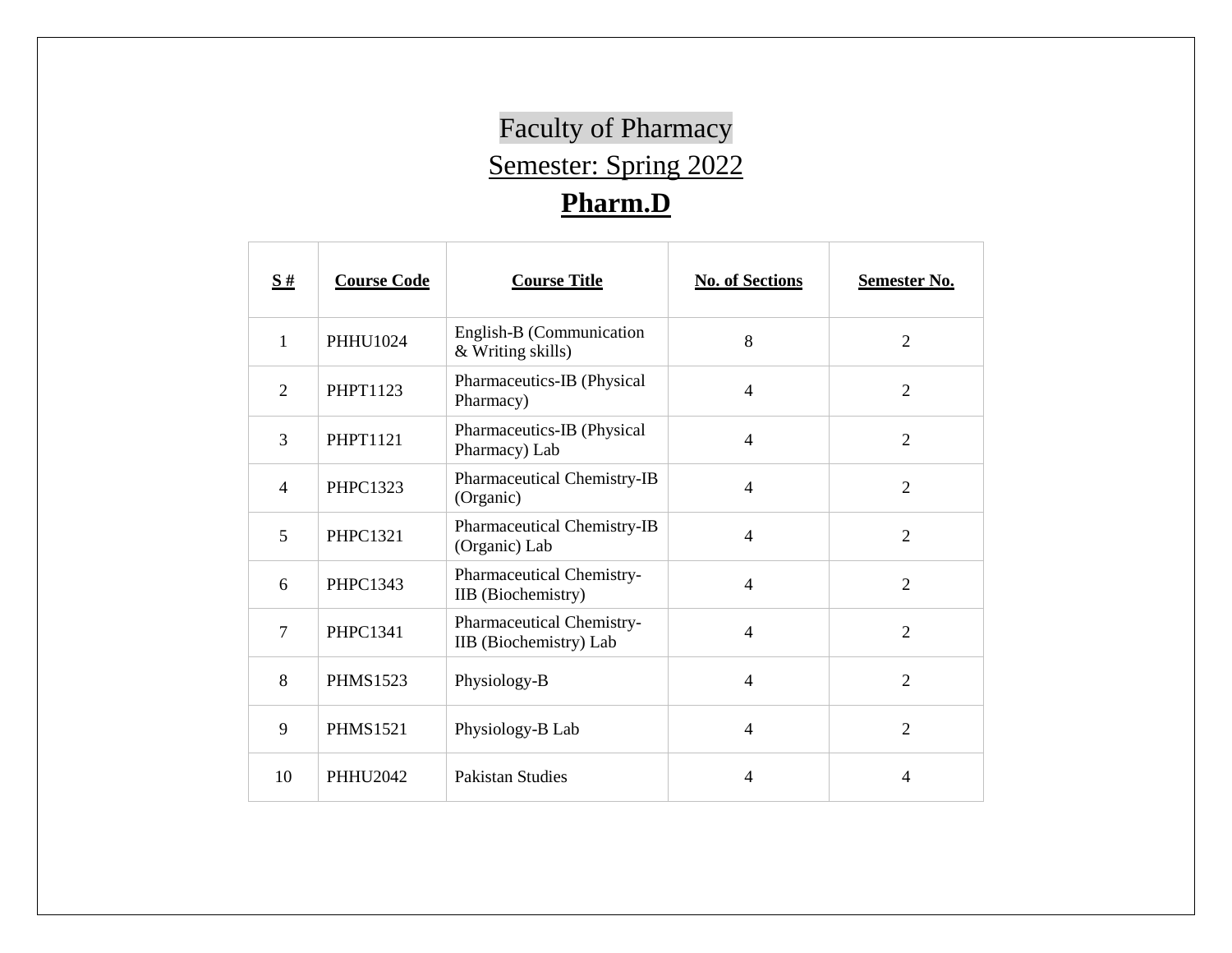| 11 | <b>PHPT2143</b> | Pharmaceutics-IIB (Dosage<br>Forms Science)                                      | $\overline{4}$ | $\overline{4}$ |
|----|-----------------|----------------------------------------------------------------------------------|----------------|----------------|
| 12 | <b>PHPT2141</b> | Pharmaceutics-IIB (Dosage<br>Forms Science) Lab                                  | $\overline{4}$ | $\overline{4}$ |
| 13 | PHPT2163        | Pharmaceutics-IIIB<br>(Pharmaceutical<br>Microbiology &<br>Immunology)           | $\overline{4}$ | $\overline{4}$ |
| 14 | <b>PHPT2161</b> | Pharmaceutics-IIIB<br>(Pharmaceutical<br>Microbiology &<br>Immunology) Lab       | $\overline{4}$ | $\overline{4}$ |
| 15 | <b>PHMS2553</b> | Pharmacology and<br>Therapeutics-IB                                              | $\overline{4}$ | $\overline{4}$ |
| 16 | <b>PHMS2551</b> | Pharmacology and<br>Therapeutics-IB Lab                                          | $\overline{4}$ | $\overline{4}$ |
| 17 | PHPG2723        | Pharmacognosy-IB (Basic)                                                         | $\overline{4}$ | $\overline{4}$ |
| 18 | <b>PHPG2721</b> | Pharmacognosy-IB (Basic)<br>Lab                                                  | $\overline{4}$ | $\overline{4}$ |
| 19 | <b>PHMT2023</b> | Pharmacy Practice-IB (Bio-<br>statistics)                                        | $\overline{4}$ | $\overline{4}$ |
| 20 | <b>PHRM5153</b> | <b>Pharmacy Practice-IIB</b><br>(Community, Social &<br>Administrative Pharmacy) | $\overline{4}$ | 6              |
| 21 | PHRM5163        | Pharmaceutical Chemistry-<br><b>IIIB</b> (Pharmaceutical<br>Analysis)            | $\overline{4}$ | 6              |
| 22 | <b>PHRM5161</b> | Pharmaceutical Chemistry-<br><b>IIIB</b> (Pharmaceutical<br>Analysis) Lab        | $\overline{4}$ | 6              |
| 23 | <b>PHRM5173</b> | Pharmacology and<br>Therapeutics-IIB                                             | $\overline{4}$ | 6              |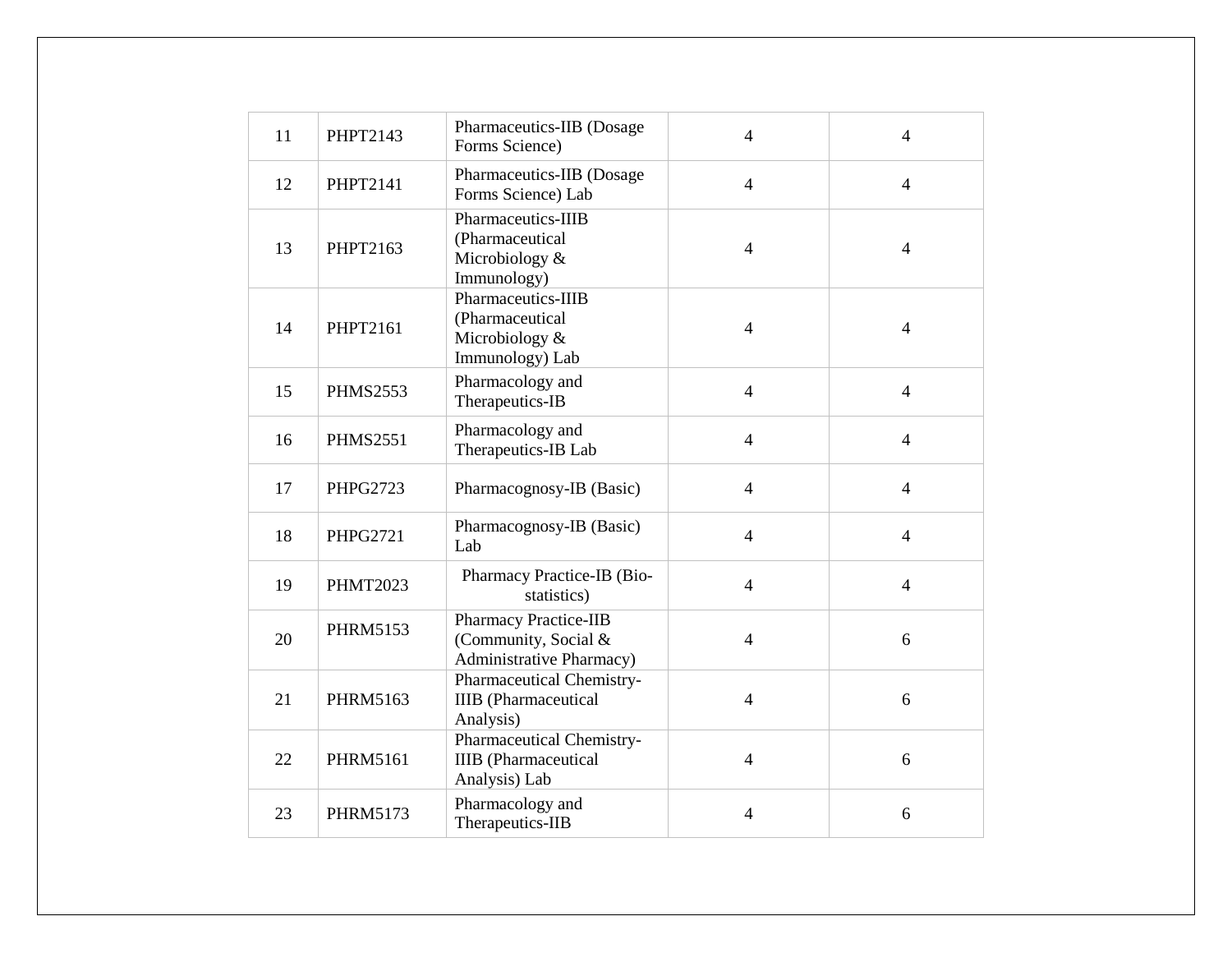| 24 | <b>PHRM5171</b> | Pharmacology and<br>Therapeutics-IIB Lab                                              | $\overline{4}$ | 6 |
|----|-----------------|---------------------------------------------------------------------------------------|----------------|---|
| 25 | <b>PHRM5183</b> | Pharmacognosy-IIB<br>(Advanced)                                                       | $\overline{4}$ | 6 |
| 26 | <b>PHRM5181</b> | Pharmacognosy-IIB<br>(Advanced) Lab                                                   | $\overline{4}$ | 6 |
| 27 | <b>PHRM5193</b> | <b>Pharmacy Practice-III</b><br>(Computer and its<br>Applications in Pharmacy)        | $\overline{4}$ | 6 |
| 28 | <b>PHRM5191</b> | <b>Pharmacy Practice-III</b><br>(Computer and its<br>Applications in Pharmacy)<br>Lab | $\overline{4}$ | 6 |
| 29 | PHRM6153        | <b>Pharmacy Practice-IVB</b><br>(Hospital Pharmacy)                                   | 3              | 8 |
| 30 | PHRM6163        | <b>Pharmacy Practice-VB</b><br>(Clinical Pharmacy-I)                                  | 3              | 8 |
| 31 | PHRM6161        | <b>Pharmacy Practice-VB</b><br>(Clinical Pharmacy-I) Lab                              | 3              | 8 |
| 32 | <b>PHRM6173</b> | Pharmaceutics-IVB<br>(Industrial Pharmacy)                                            | 3              | 8 |
| 33 | PHRM6171        | Pharmaceutics-IVB<br>(Industrial Pharmacy) Lab                                        | 3              | 8 |
| 34 | PHRM6183        | Pharmaceutics-VB<br>(Biopharmaceutics &<br>Pharmacokinetics)                          | 3              | 8 |
| 35 | <b>PHRM6181</b> | Pharmaceutics-VB<br>(Biopharmaceutics &<br>Pharmacokinetics) Lab                      | 3              | 8 |
| 36 | PHRM6193        | Pharmaceutics-VIB<br>(Pharmaceutical Quality<br>Management)                           | 3              | 8 |